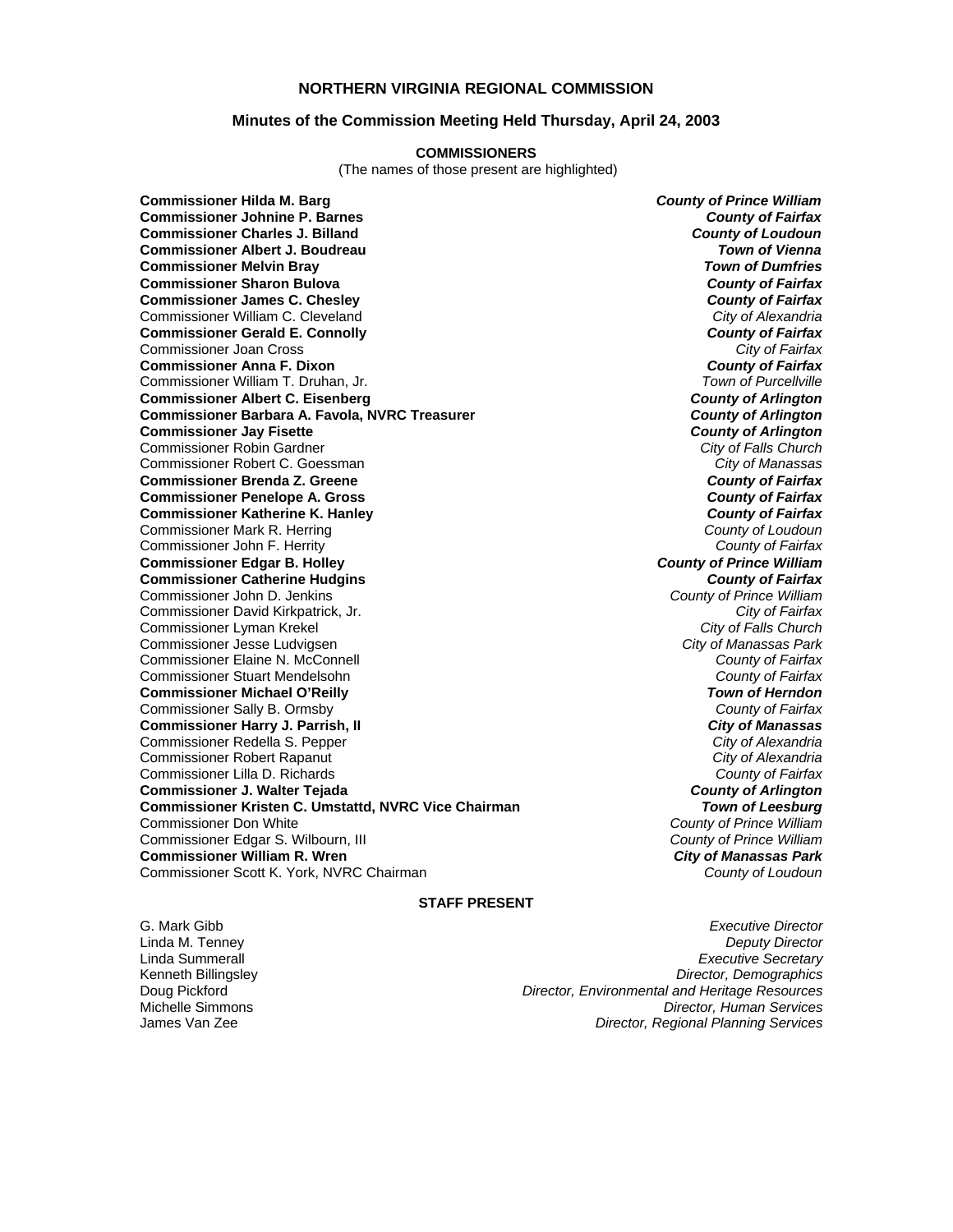Summary Minutes of the Commission April 24, 2003 Page 2

PLEDGE OF

- CALL TO ORDER Vice Chairman Umstattd called the meeting to order at 8:02 p.m.
- ALLEGIANCE The Pledge of Allegiance was recited by all present.
- ROLL CALL The roll was called and all members present or absent were noted for the record.

Vice Chairman Umstattd welcomed newly appointed Commissioner J. Walter Tejada. Commissioner Tejada won a special election in March to the Arlington County Board.

MINUTES Commissioner Hanley moved approval of the minutes of the March 27, 2003, meeting of the Commission. The motion was seconded and unanimously carried.

CONSENT AGENDA Commissioner Hanley moved approval of the consent agenda, consisting of the Financial Reports for March 2003. The motion was seconded and carried unanimously.

EXECUTIVE DIRECTOR'S REPORT Mr. Gibb highlighted three items:

- A. Copies of the newly published 2003 edition of the *Quick Guide to Human Services* had been placed around the table for Commissioners. The Spanish-language edition is expected shortly.
- B. Mr. Gibb displayed a poster from the Northern Virginia tourism ad campaign.
- C. Agendas for the Purcellville Charrette, May 1-3, had been placed at every seat. Commissioners are welcome to attend this interesting planning activity.

## CHAIRMAN'S

REPORT Vice Chairman Umstattd commented that NVRC's good international relations resulted in a visit to Leesburg by the Lord Mayor of Freiburg, Germany. Mr. Gibb brought the Lord Mayor to meet with Commissioners Umstattd and Herring to discuss areas of mutual interest.

# RESOLUTION

NO. P03-20 RESOLUTION TO APPROVE THE EXECUTIVE DIRECTOR'S GRANT AWARD RECOMMENDATIONS FOR TITLE I AND TITLE II OF THE RYAN WHITE CARE ACT GRANT YEAR 2003-2004

> Commissioner Hudgins reported that the Human and Community Services Committee met immediately before the Commission meeting to review award recommendations. A chart listing recommended grantees with their services and grant awards were before the Commissioners. Commissioner Hudgins moved that Resolution No. P03-20 be adopted. The motion was seconded and unanimously carried.

### RESOLUTION

NO. P03-21 AUTHORIZATION TO APPLY FOR AND ACCEPT GRANT FOR PRE-DISASTER HAZARD MITIGATION PLANNING

> Commissioner Favola explained that this resolution had been discussed and recommended by the Operations Committee. She moved adoption of Resolution No. P03- 21. The motion was seconded.

> Commissioner Hanley asked for clarification. Mr. Gibb replied that it is Federal funding from FEMA through the states. The Virginia Department of Emergency Management (DEM) is offering the funds only to the Planning District Commissions. Last year, DEM